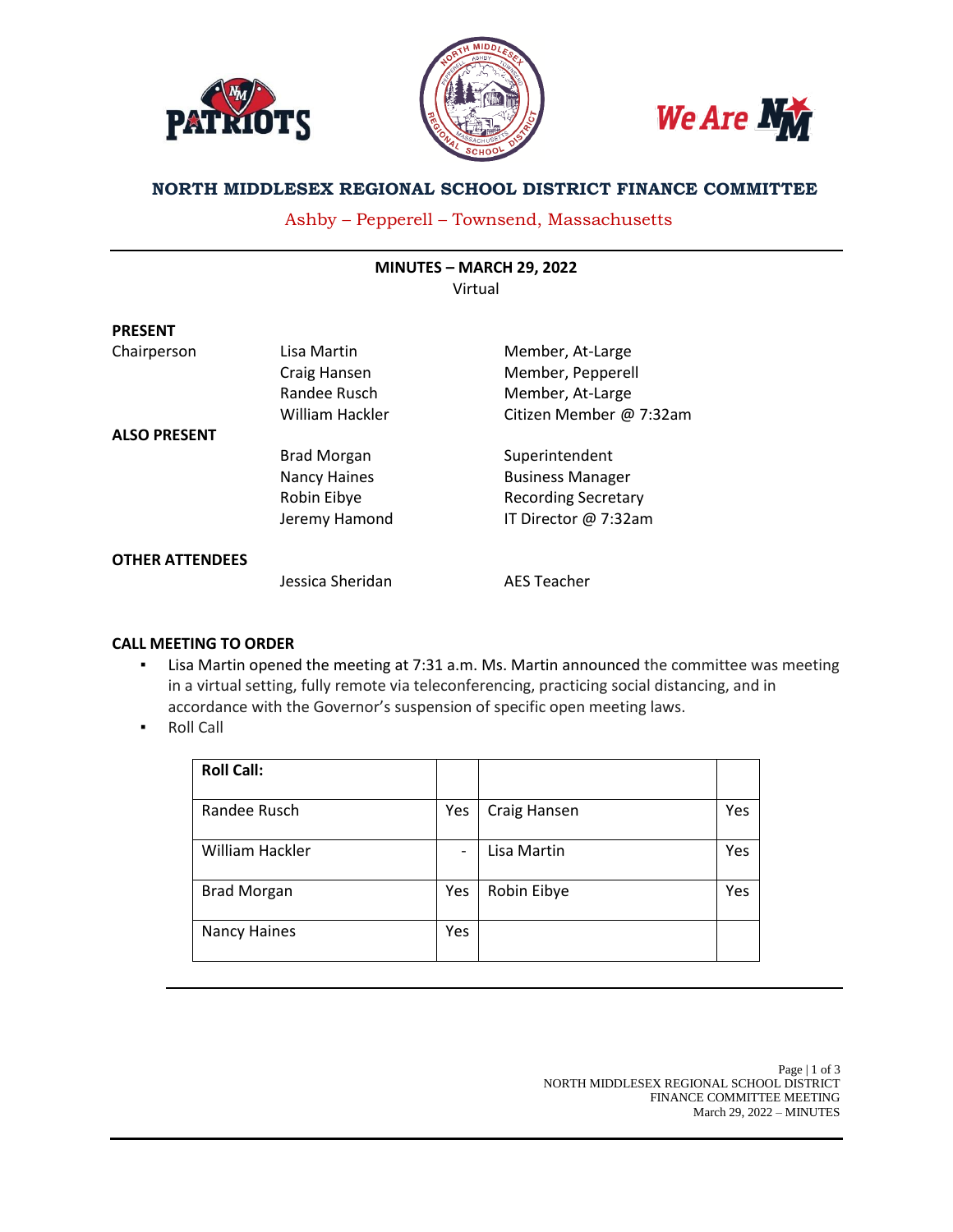## **MEETING MINUTES APPROVAL**

- $\circ$  Following a review of the minutes, Craig Hansen said he voted against moving a portion of E&D funds to the operational budget and stabilization account. Robin Eibye said she would update the minutes accordingly.
- $\circ$  Craig Hansen motioned, and Randee Rusch seconded the Committee vote to approve the Finance Committee meeting minutes dated March 18, 2022, as amended.

| <b>Roll Call Vote:</b> |     |              |     |
|------------------------|-----|--------------|-----|
| Randee Rusch           | Yes | Craig Hansen | Yes |
| William Hackler        | Yes | Lisa Martin  | Yes |

Vote: The motion unanimously passed 4/0/0.

## **OLD BUSINESS**

- o FY23 Budget:
	- **•** The committee confirmed the district had not received updates from the towns on their budgets
	- Craig Hansen asked about transportation and whether or not the district received an official determination from the state regarding transportation requirements and reimbursements.
	- The committee discussed transportation needs and expectations regarding sign-ups, inclement weather, teen drivers, and bus leasing.
- o Capital Plan:
	- The committee reviewed the Capital Plan Summary. Brad Morgan said he just learned that the old wing of AES may need to be replaced with a rubber roof to prevent moisture. The committee discussed required repairs, including electrical, windows, asbestos, and debris removal.
	- The committee discussed future expectations for the building, feasibility study options, costs associated with conducting a feasibility study, building project costs, and options for what was best for the students, Ashby, and the district.
	- Superintendent Morgan said he was hoping to meet with the state next week to determine whether or not the project would meet MSBA's requirements for funding.
	- The committee agreed to obtain a cost estimate for a feasibility study and to talk to Ashby town officials to determine their appetite for a building project
	- Randee Rusch suggested the district revisit the topic with Ashby town officials to determine future expectations and how the district should proceed.
	- Superintendent Morgan agreed to organize a joint meeting with the School Committee and Ashby town officials to discuss AES renovation projects.
	- The committee agreed the meeting should begin with a tour of AES.
	- The committee agreed to wait until after the joint meeting to schedule the next Finance Committee meeting.

## **NEXT MEETING**